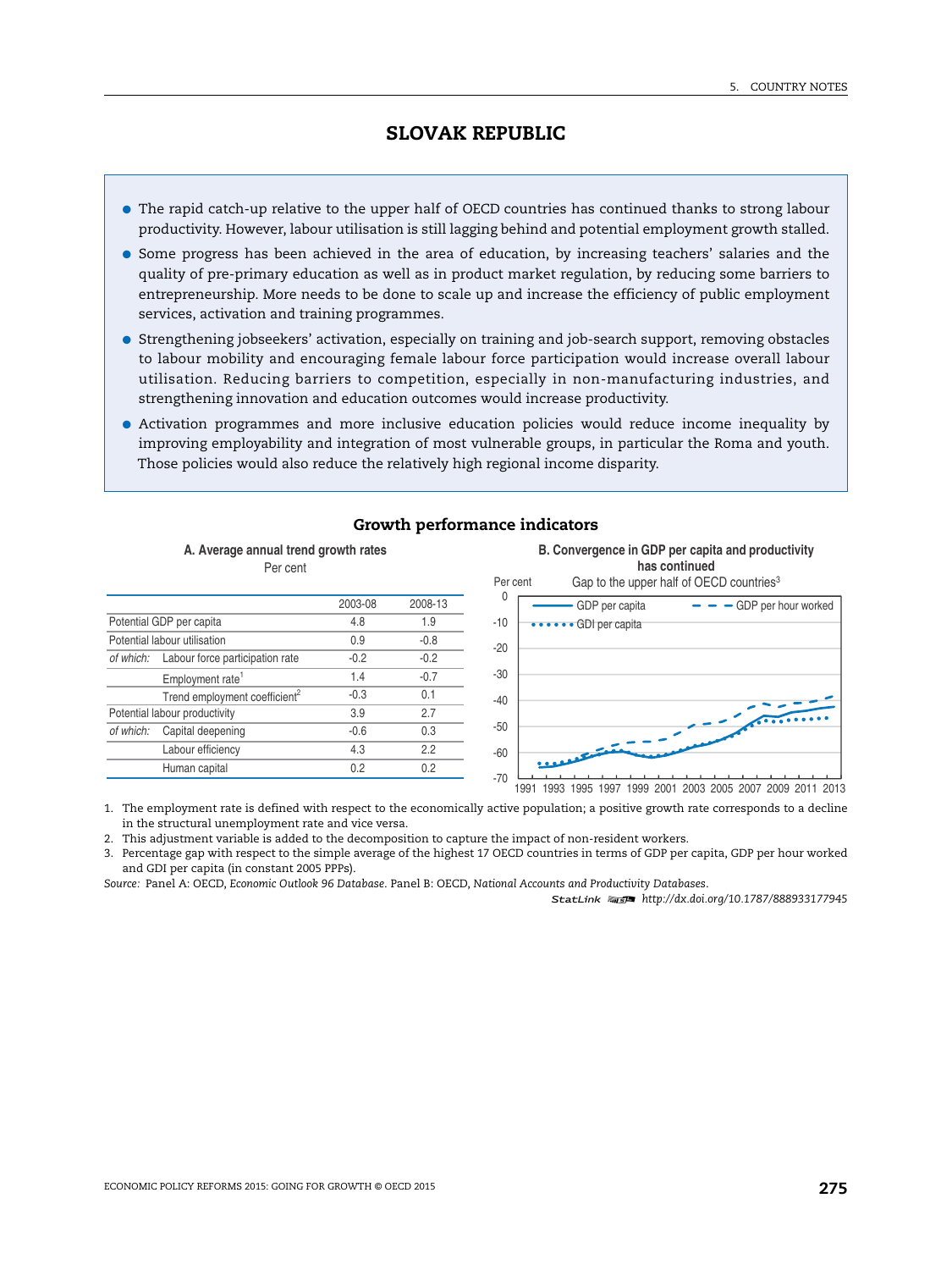

### **Policy indicators**

1. Defined as the estimated coefficient from the country specific regression of PISA reading performance on corresponding index of economic, social and cultural status (ESCS).

*Source:* Panel A: OECD, *Public expenditure and participant stocks on LMP and Economic Outlook Databases*. Panel B: OECD (2013), *PISA 2012 Results: Excellence through Equity (Volume II): Giving Every Student the Chance to Succeed*, PISA, OECD Publishing, Paris, *[http://dx.doi.org/10.1787/](http://dx.doi.org/10.1787/9789264201132-en) [9789264201132-en](http://dx.doi.org/10.1787/9789264201132-en)*.

1 2 *<http://dx.doi.org/10.1787/888933178379>*

# *Going for Growth 2015* **priorities**

# *Priorities supported by indicators*

*Improve funding, equity and effectiveness of the education system.* PISA test scores are below the OECD average and the school-to-job transition is weak. Low educational quality is associated with low equality of opportunities, especially for Roma children. This hampers productivity, labour utilisation and equity.

**Actions taken:** Pilot projects of secondary vocational education including workplace training (dual education) were launched in 2013. A new Act on Vocational Education and Training is planned for December 2014.Teachers' wages have been increased but remain among the lowest of OECD countries. Several kindergartens have been involved in European funded projects aimed at promoting the inclusion of Roma children in pre-school education. The 2015 Budget approved the allocation of EUR 5 million funding for extending or reconstructing pre-school education facilities.

**Recommendations:** Expand pilot projects of vocational education in secondary institutions and develop professional tertiary education programmes. Publish information on labour market outcomes of graduates on a regular basis. Extend tuition fees in tertiary education backed-up by income-contingent repayment loans. Reduce inequality of opportunity, in particular for Roma children, notably by strengthening their enrolment in pre-school education and reducing their enrolment in special schools.

*Strengthen policies to promote activation, life-long training and labour mobility.* Low labour mobility and high long-term unemployment depress both labour utilisation and productivity.

**Actions taken:** Reforms initiated in May 2013 have streamlined active labour market programmes and set preconditions to increase the client-orientation of public employment services (PES). The launch of a web portal and development of a back office IT system have contributed to improving PES capacities.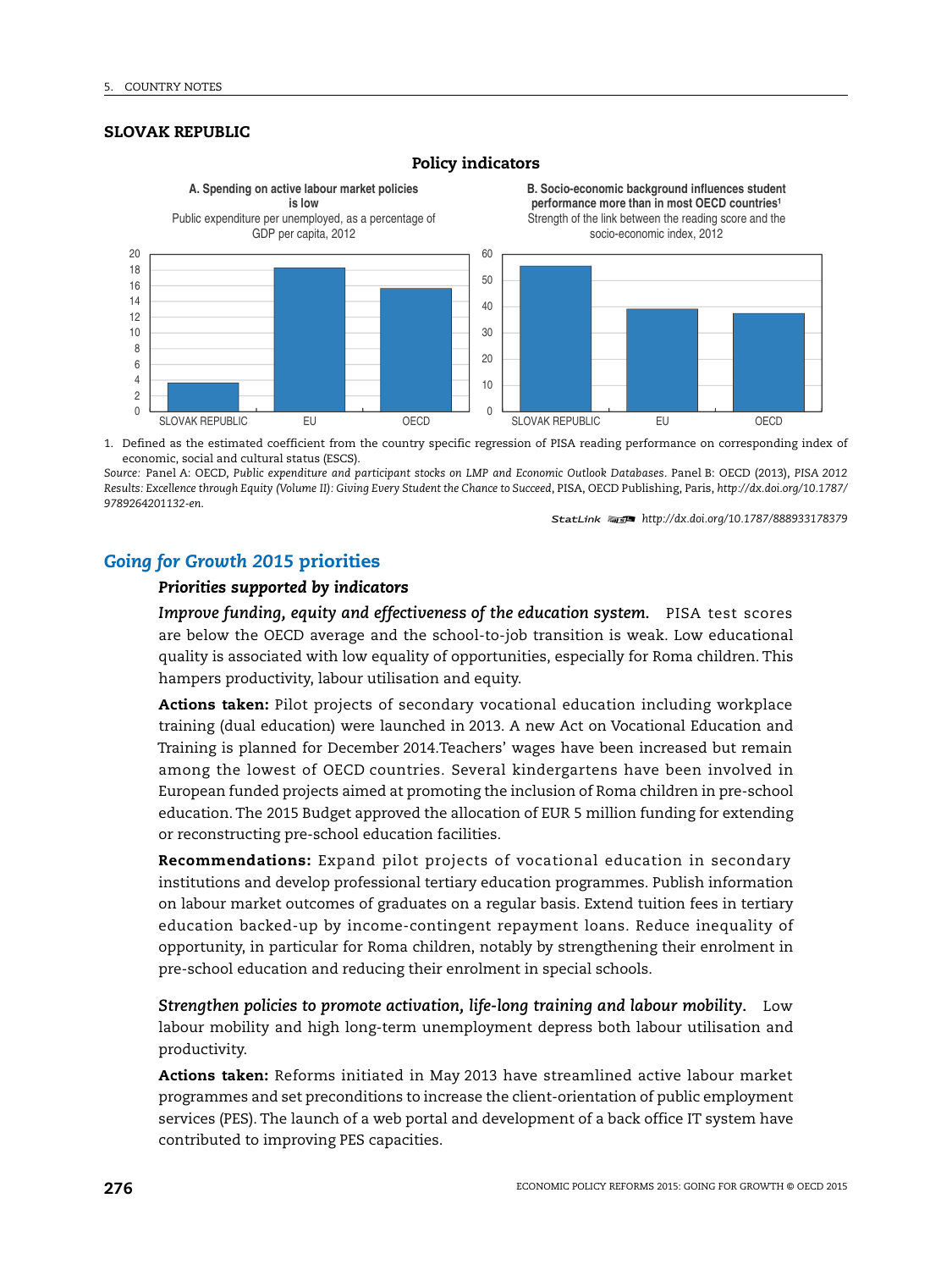**Recommendations:** Strengthen the resources of PES. Develop individualised job-search support. Expand training measures for the unemployed. Narrow public work programmes. Target wage subsidies for youth to the most vulnerable. Promote participation of workers to lifelong learning. Remove obstacles to the expansion of a private residential rental market, and phase-out financial support, such as subsidised loans, to homeownership.

*Reduce barriers to female labour force participation.* Women with young children have low employment rates.

**Actions taken:** The quality of educational services for children aged from 3 to 6 years increased but access to childcare for children below 3 years old remains one of the lowest among EU countries.

**Recommendations:** Expand affordable and high quality childcare facilities. Shorten the duration of parental leave entitlements. Remove fiscal disincentives to work for second earners notably by cutting the tax allowance for non-working spouses.

## *Other key priorities*

*Improve the business environment and reduce regulatory barriers to competition.* Existing impediments to competition, administrative burdens and inefficiencies in the judicial system limit productivity growth.

**Actions taken:** The introduction of a "silence is consent" procedure and the creation of single contact points in 2013 to handle notifications and licenses via the Internet have simplified the process of opening and operating a business.

**Recommendations:** Resume the privatisation process of remaining public stakes in network industries. Strengthen competition in retail trade and abolish compulsory chamber membership for professional services while maintaining required standards of professional qualifications. Simplify tax compliance and procedures for firms involved in projects financed by EU structural funds. Renew the fight against corruption and improve the efficiency of the judicial system.

*Improve the innovation support framework.* Low research and development (R&D) expenditure and innovation activity in the business sector constrain the capacity to adopt new technology and hamper productivity growth.

**Actions taken:** The Smart Specialization Strategy, adopted in November 2013, should promote co-operation between business and academia. The JEREMIE initiative (aimed at providing funding to innovative SMEs) has continued for the 2014-20 programming period.

**Recommendations:** Encourage co-operation between public and private R&D institutions, especially through clusters. Encourage business R&D by introducing R&D tax credits. Continue promoting access to venture capital. Facilitate the adoption of new technologies of firms in lagging regions, in particular by providing innovation vouchers and support to local clusters. Continue developing digital literacy.

# **Reform areas no longer considered a priority in** *Going for Growth*

For the Slovak Republic, all priority areas from the 2013 issue of *Going for Growth* are maintained.